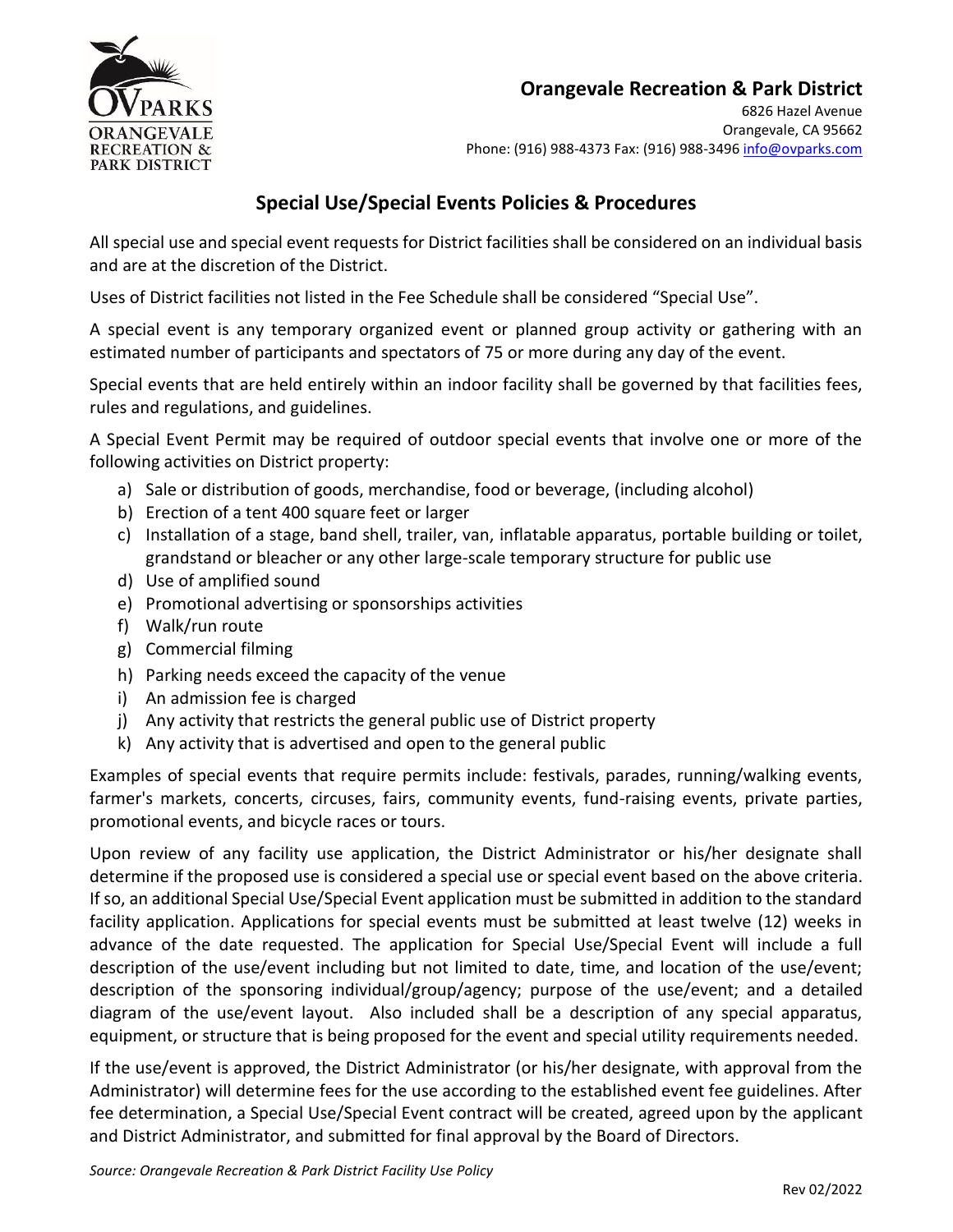## **SPECIAL EVENT FEE GUIDELINES**

| Group                 | <b>Attendance</b> | <b>Amount</b>   |
|-----------------------|-------------------|-----------------|
| Non-Profit/Schools    | Over 50 People    | \$318 Per Day   |
| Non-Profit/Schools    | Over 200 People   | \$573 Per Day   |
| Non-Profit/Schools    | Over 500 People   | \$954 Per Day   |
| Private/Commercial    | Over 50 People    | \$382 Per Day   |
| Private/Commercial    | Over 200 People   | \$700 Per Day   |
| Private/Commercial    | Over 500 People   | \$1,147 Per Day |
| Damage Deposit        | Refundable        | \$500           |
| Power & Water Service | Non-Refundable    | TBD             |

## **SERVICE FEES**

Depending on event requirements, the following charges may be assessed in addition to rental fees. Fees listed here are limited to those charged by the Orangevale Recreation & Park District. Additional fees may be required for permits or services from other agencies or service providers.

### Staffing charges

Charges for staffing of rentals shall be assessed to cover the District's cost of the staff required for the rental. The number of staff will be determined by the nature of the activity, with a minimum of one (1) staff. Charges for staff shall be determined annually and published in the Orangevale Recreation & Park District Fee Schedule. Billable rates for District staff shall be established and reviewed annually and published in the ORPD Fee Schedule.

### Field and Maintenance Services

Charges for field and maintenance services shall be determined annually and published in the Orangevale Recreation & Park District Fee Schedule. Field services include preparation of softball fields including dragging, watering, and lining and striping of fields for sports. Field services are only available when requested a minimum of seven (7) days in advance of the use. Fulfillment of requests for field services made less than seven (7) days shall be at the discretion of the District.

#### Utility Services

Charges for utility services, such as electricity shall be based on the actual cost to provide such services. These services are only available when requested a minimum of fourteen (14) days in advance of the use. Fulfillment of requests for utility services made less than fourteen (14) days shall be at the discretion of the District.

#### Additional Charges

Additional charges may be levied over standard rates under the following conditions:

- a) When the usage occurs outside regular operating hours of the facility and staff is required to be on duty during the event.
- b) When additional District staff is needed for facility control or activity supervision.
- c) When a special set-up or clean up of recreation facility is required.
- d) When equipment is requested that is not normally located at the rented facility.
- e) When specialized District-owned equipment is used.

Additional charges for services rendered or repair of damages will be retained out of rental deposits. If the amount of deposits is insufficient to cover the additional charges, applicant will be billed with payment due within thirty (30) days.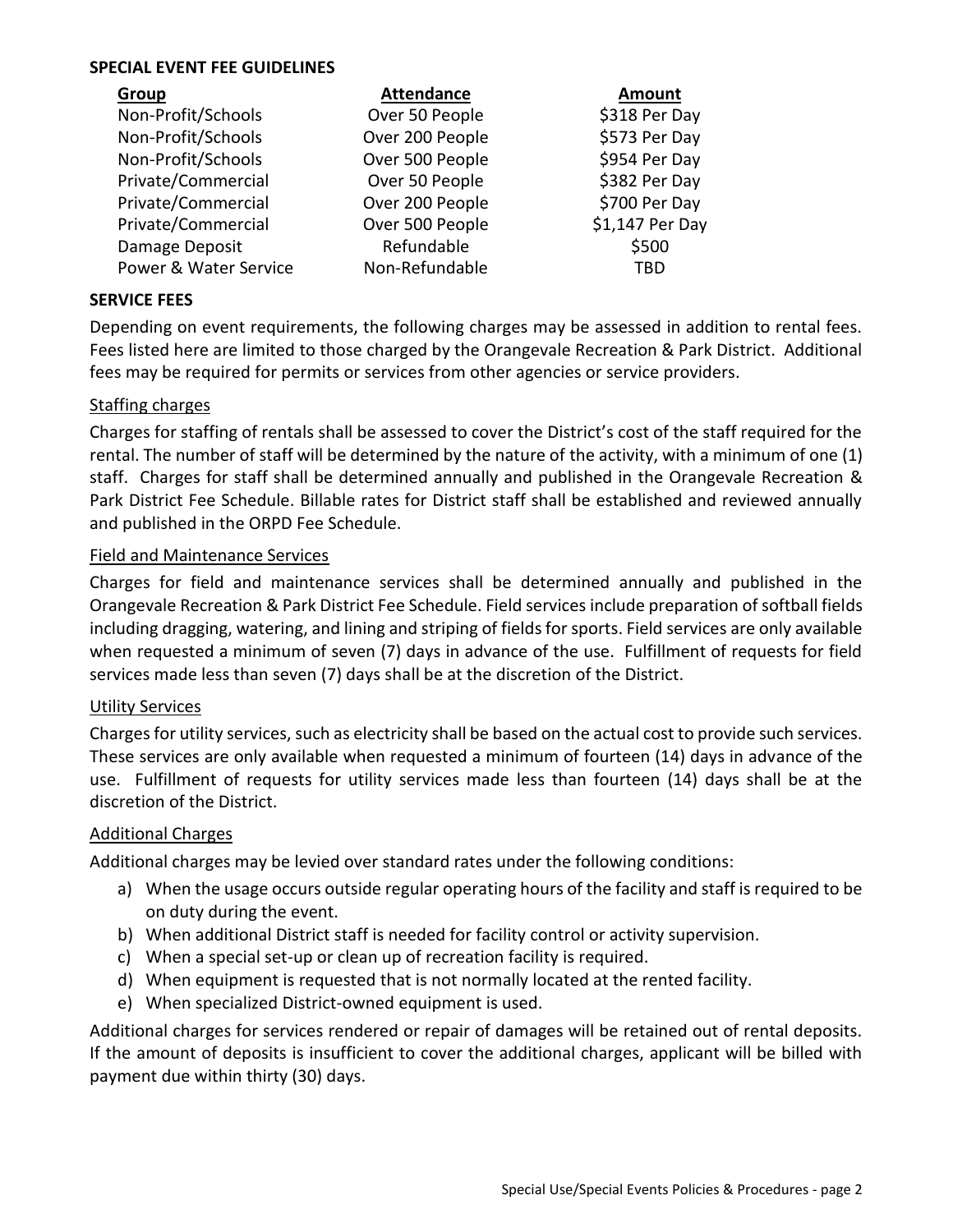# **Insurance Requirements for Special Use/Special Event Rentals**

## **INSURANCE REQUIREMENTS**

The Orangevale Recreation & Park District requires all persons renting District facilities to provide the District with a Certificate of Insurance, endorsing the District as additional insured, for a specified amount of general liability insurance. The following are the dollar amounts of coverage required for using District facilities:

## **FACILITY**

Orangevale Outdoor Facility………………………………………………….…\$500,000 - \$1,000,000 Orangevale Horse Arena………………………………………………………\$1,000,000 - \$2,000,000

- The District reserves the right to require higher coverage for "moderate" or "high risk" activities.
- Approved insurance certificates must be on file in the District office prior to the use/rental date(s).
- Certificate should be received at least 10 working days in advance of the use/rental date.
- The policyholder on the insurance must be listed as the "Permittee" on the Orangevale Recreation & Park District Facility Use Application.

## **HOW DO I GET INSURANCE FOR MY EVENT?**

- 1. *Provide your own***.** If you carry general liability insurance on a home or business you own, you may be able to provide your insurance coverage by adding a "rider" on your existing policy. If your community or non-profit group is sponsoring the event(s), the group may have an existing policy that a "rider" may be added to provide the required insurance coverage.
	- A. *If you wish to provide your own insurance, you should contact your insurance agent***.** Let your insurance agent know you are utilizing Orangevale Recreation & Park District facilities and that you need general liability insurance coverage for your event in the amount specified above. Also let your agent know that you must provide a certificate of insurance showing coverage limits AND an "endorsement" or "rider" naming the Orangevale Recreation & Park District as additional insured with the following wording:

"*The Orangevale Recreation & Park District, its officers, servants, agents, and employees is added as additionally insured for use of [specify facility being used] for [event name] on [event date(s)]."*

## SAMPLE WORDING for single use:

"The Orangevale Recreation & Park District, its officers, servers, agents, and employees, is added as additionally insured for use of the "Orangevale Community Park" for a "*Special Event*" on March 1, 2014."

SAMPLE WORDING for multiple uses, specific time period:

"The Orangevale Recreation & Park District, its officers, servers, agents, and employees, is added as additionally insured for use of the "Orangevale Community Park" for "Special Event" January 1, 2014 through March 30, 2014."

SAMPLE WORDING for multiple uses, for the term of the policy:

"The Orangevale Recreation & Park District, its officers, servers, agents, and employees, is added as additionally insured for use of the "Orangevale Community Park" for "Special Event" on various dates for the term of the policy."

If your policy can provide the required insurance, your agent will contact your insurance company and request issuance of a *Certificate of Insurance* and endorsement. A fee may be required from your insurance company to issue the certificate.